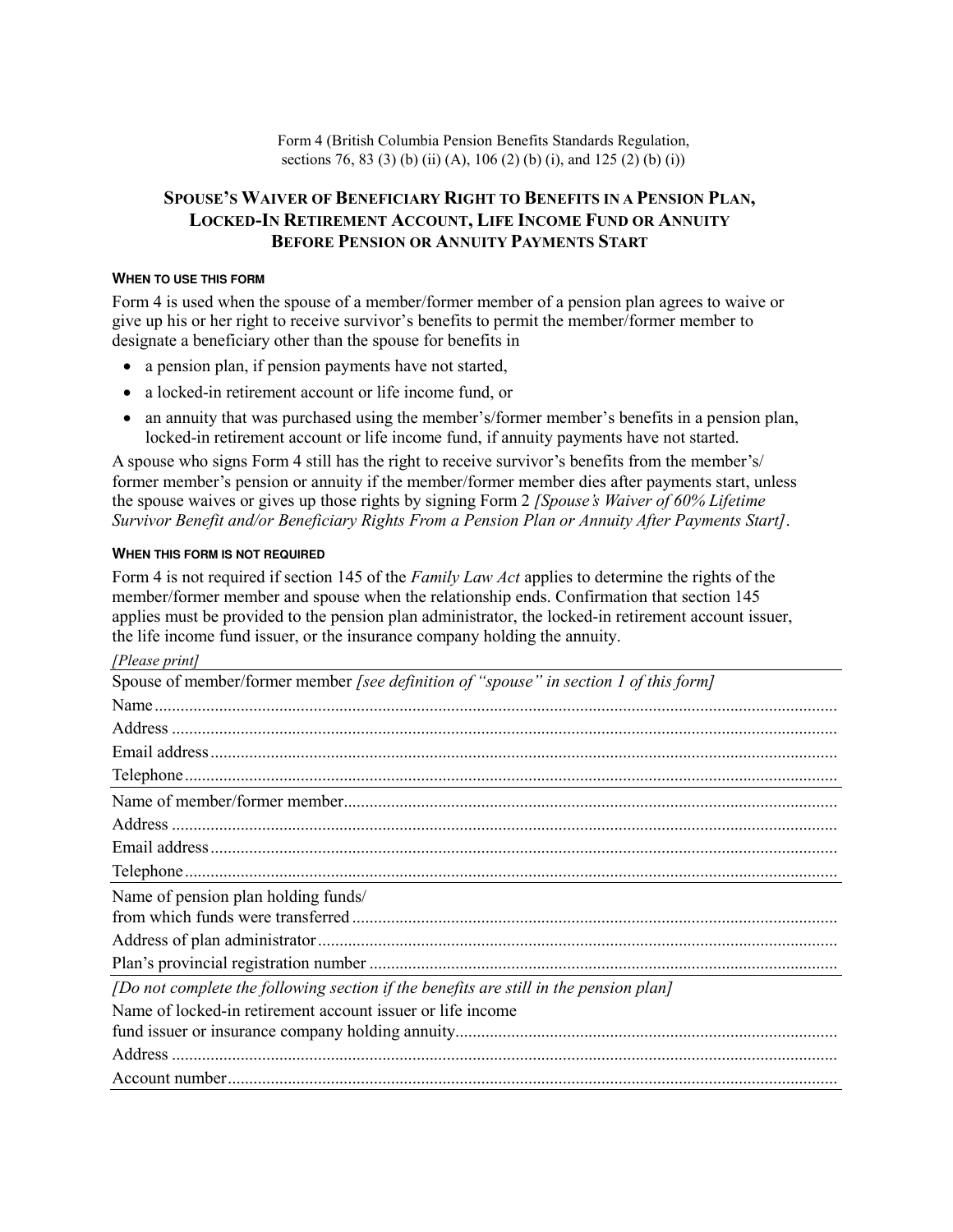# **I confirm the following:**

- 1. I am the spouse of the member/former member. Being the member's/former member's "spouse" means
	- (a) I am married to the member/former member and have not been living separate and apart from that person for a continuous period longer than 2 years immediately preceding the date on which I sign this form, or
	- (b) I have been living with the member/former member in a marriage-like relationship for a period of at least 2 years immediately preceding the date on which I sign this form.
- 2. I understand that because I am the member's/former member's spouse, the *Pension Benefits Standards Act* and the regulations under that Act give me the right to receive the following survivor's benefits:
	- (a) *if the member/former member dies before starting pension or annuity payments* I have the right as beneficiary, after the member's/former member's death, to receive the member's/former member's benefits in the pension plan and any locked-in retirement account, life income fund or annuity purchased using those benefits, unless I waive or give up that right by signing this form;
	- (b) *if the member/former member dies after starting pension or annuity payments* After the member's/former member's death, I have the following rights:
		- (i) in the case of a pension from a defined benefit or target benefit component of a pension plan or payments from an annuity purchased using the member's/former member's benefits in a pension plan, locked-in retirement account or life income fund,
			- (A) I have the right to receive lifetime payments that are at least 60% of the payments that were paid to the member/former member, unless I waive or give up that right by signing Waiver A of Form 2 *[Spouse's Waiver of 60% Lifetime Survivor's Benefit and/or Beneficiary Rights From a Pension Plan or Annuity After Payments Start]*, and
			- (B) even if I waive or give up the right to receive those lifetime payments, I still have the right as beneficiary to receive any remaining benefits in the pension or annuity, unless I waive or give up that right by signing Waiver B of Form 2;
		- (ii) in the case of life income type benefits from a defined contribution component of a pension plan, I have the right as beneficiary to receive any remaining life income type benefits, unless I waive or give up that right by signing Waiver C of Form 2.
- 3. I understand that signing this form does not affect
	- (a) the rights I have under the *Pension Benefits Standards Act* set out in section 2 (b) of this form unless I waive or give up those rights, or
	- (b) any rights I may have as a result of a breakdown of the relationship between me and the member/former member.
- 4. I understand that
	- (a) my survivor's benefits may have substantial value and may be important to provide me with income in my old age, and
	- (b) if I sign this form,
		- (i) I will receive no benefits from the pension plan, locked-in retirement account, life income fund or annuity if the member/former member dies before starting to receive pension or annuity payments, and
		- (ii) any benefits payable on the member's/former member's death will be paid to the beneficiary that the member/former member designates or, if no beneficiary is designated, to the personal representative of the member's/former member's estate.
- 5. I have read this form and understand it.